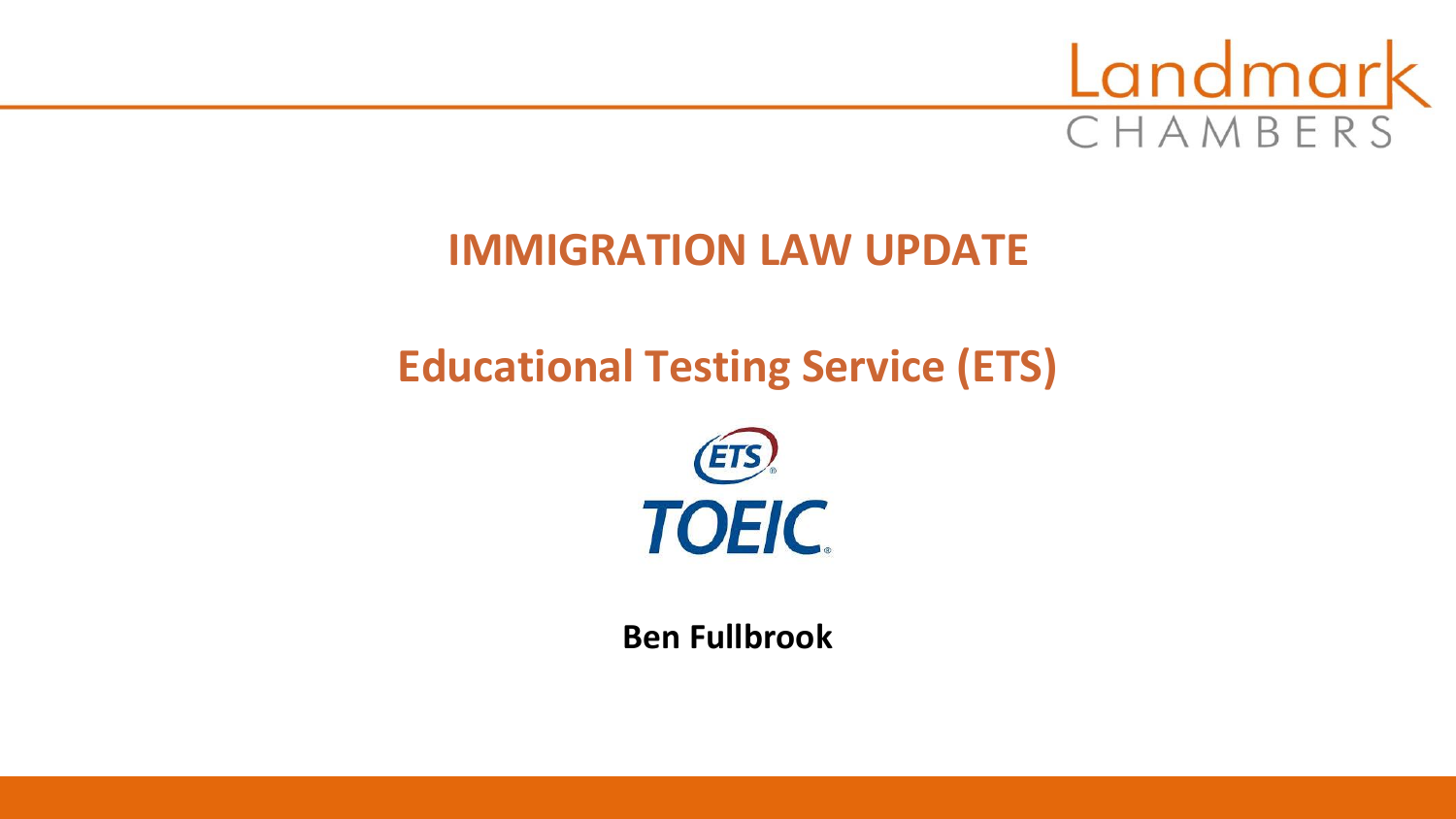#### **Introduction**

- Background to the scandal
- It's effects
- The Secretary of State's evidence

 $rac{L}{C}$ 

- The case law
- Top tips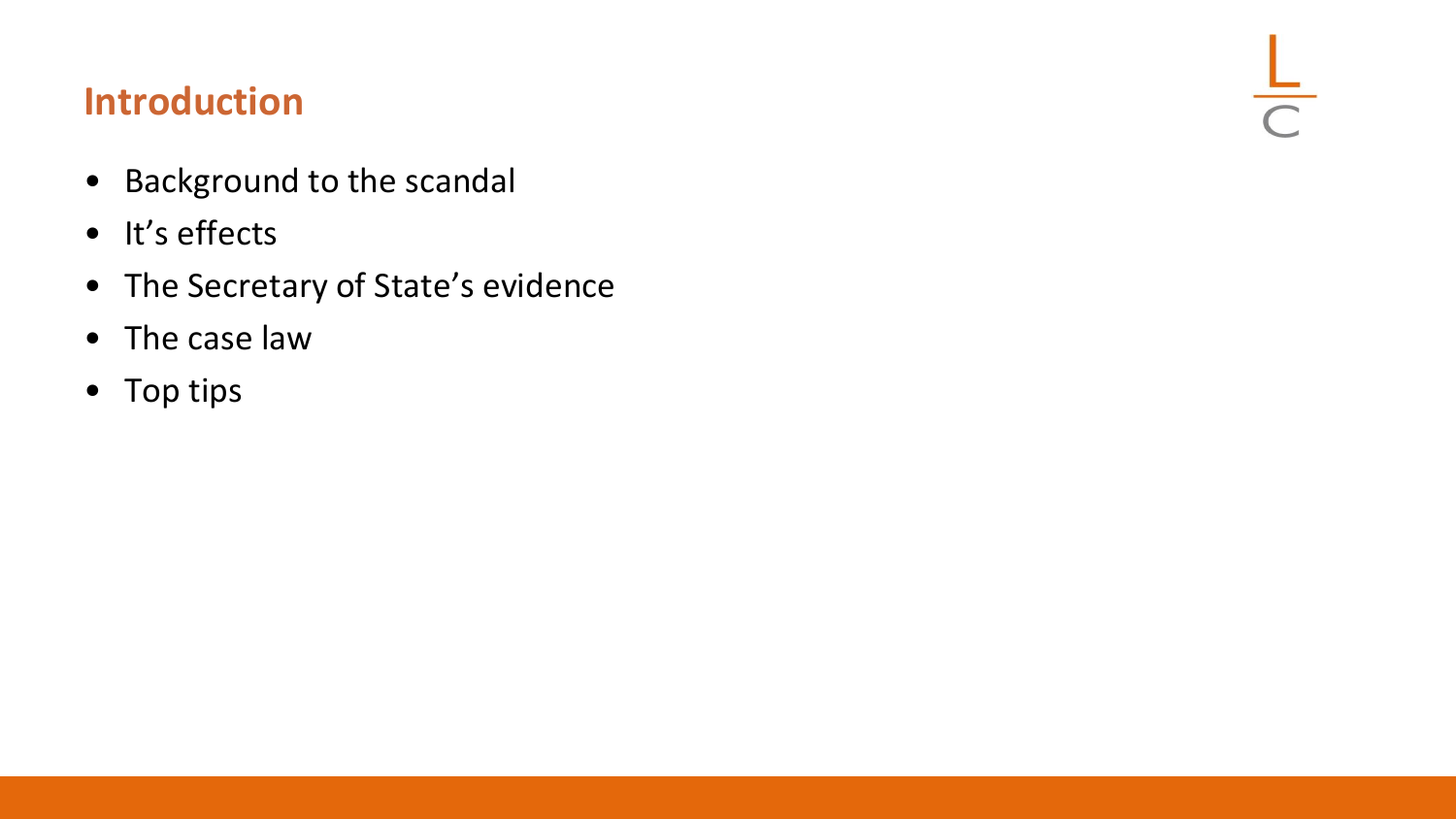#### **BACKGROUND**

[https://www.bbc.co.](https://www.bbc.co.uk/news/uk-26024375) uk/news/uk-26024375



#### Student visa system fraud exposed in **BBC** investigation

By Richard Watson **BBC** Panorama

**① 10 February 2014** 

 $\leq$  Share  $\nabla$ 

 $\frac{L}{C}$ 



The Home Office has suspended English language tests run by a major firm after BBC Panorama uncovered systematic fraud in the student visa system.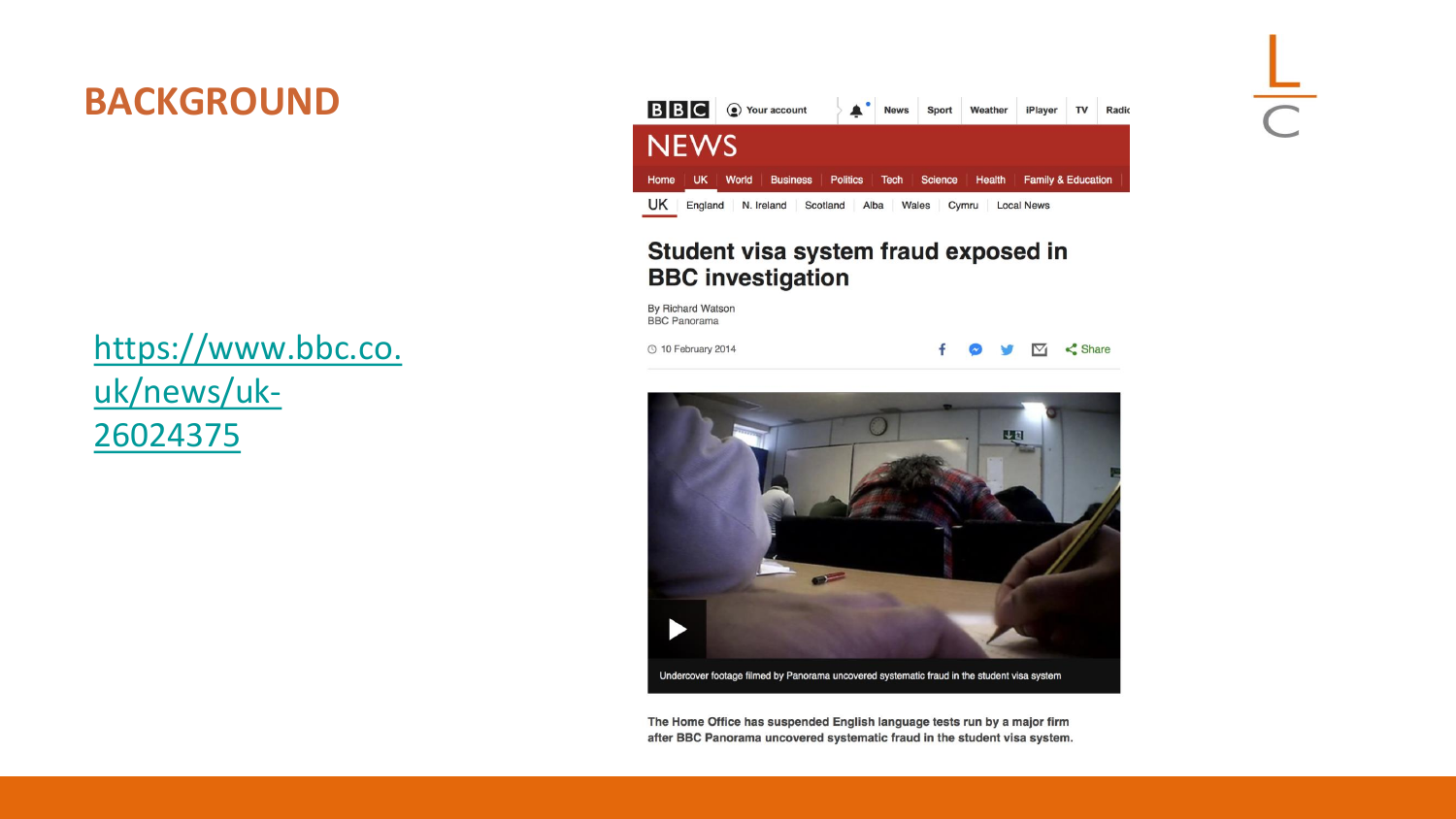

- Submission of false documents is a ground for refusal in a range of circumstances: visas; entry clearance; leave to remain.
- Today, ETS issues often arise in relation to historic applications, and particularly in the context of applications to remain.
- Appendix FM suitability requirements (S-LTR/S-ILR)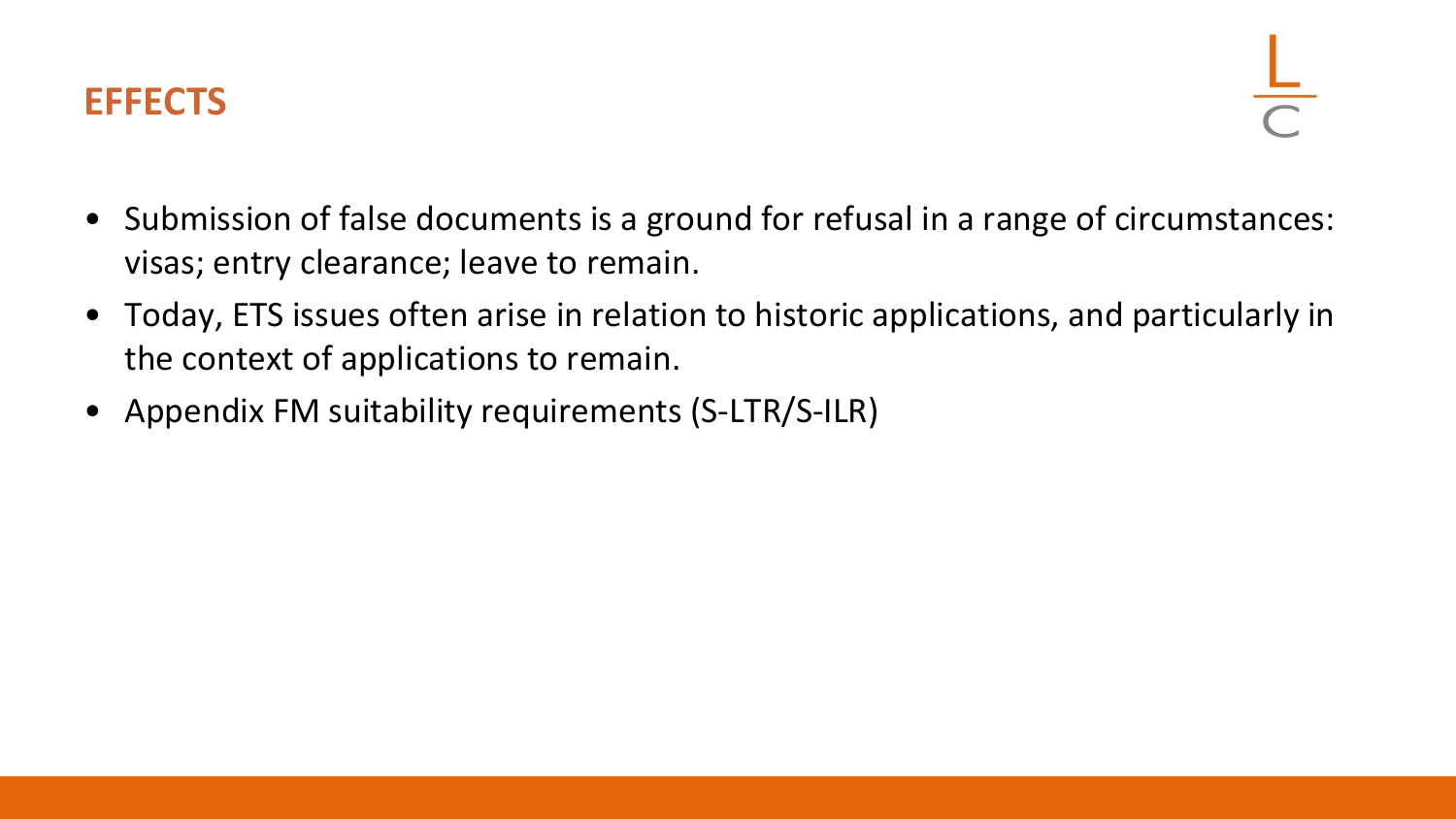#### **EFFECTS**

S-LTR 1.6 "undesirable to allow them to remain in the UK

S-LTR.2.1. The applicant will (normally) be refused on grounds of suitability if any of paragraphs S-LTR.2.2. to 2.5. apply.

S-LTR.2.2. Whether or not to the applicant's knowledge –

(a) false information, representations or documents have been submitted in relation to the application (including false information submitted to any person to obtain a document used in support of the application); or

S-LTR.4.1. The applicant may be refused on grounds of suitability if any of paragraphs S-LTR.4.2. to S-LTR.4.5. apply.

S-LTR.4.2. The applicant has made false representations or failed to disclose any material fact in a previous application for entry clearance, leave to enter, leave to remain or a variation of leave, or in a previous human rights claim; or did so in order to obtain from the Secretary of State or a third party a document required to support such an application or claim (whether or not the application or claim was successful).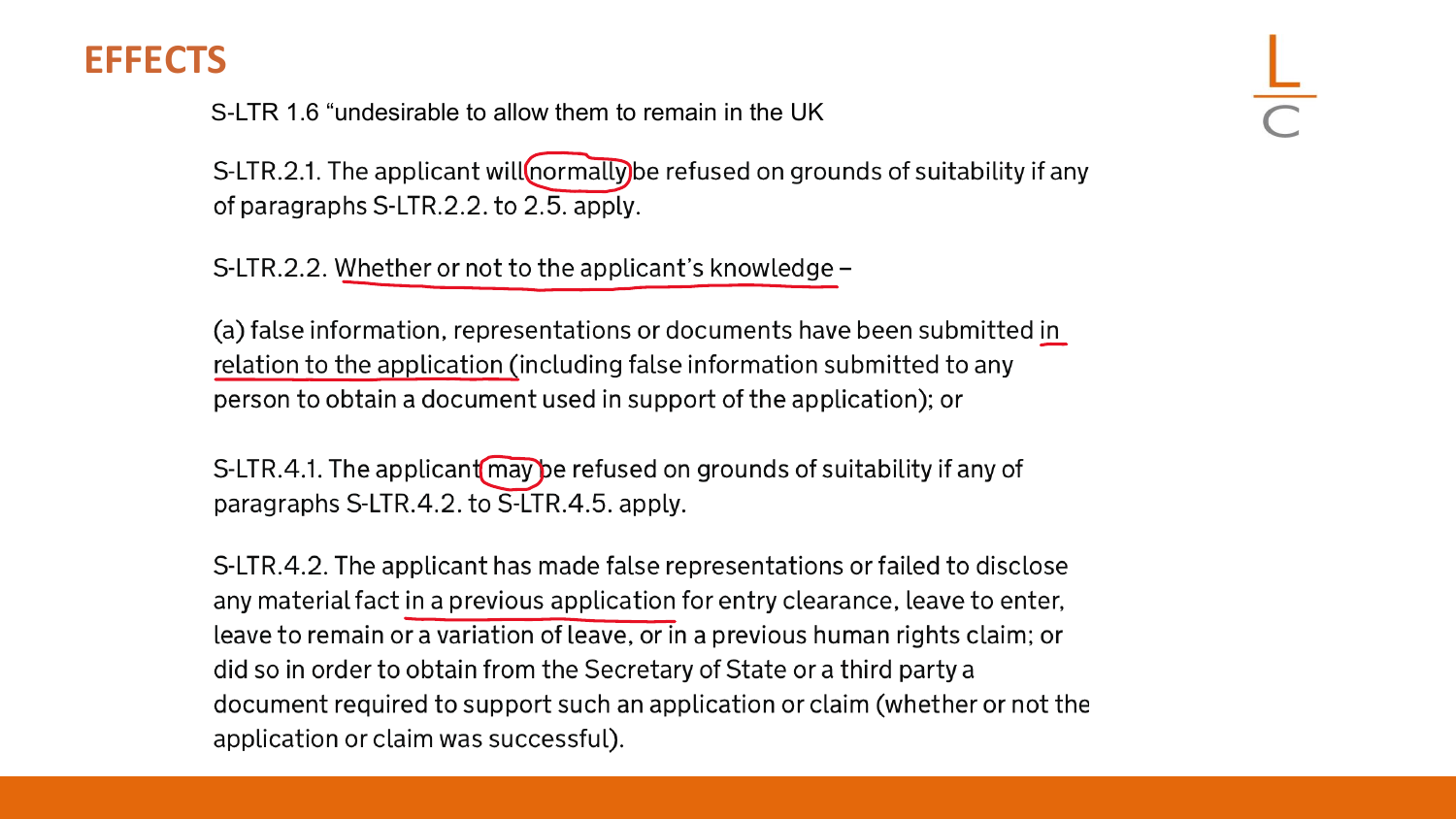#### **THE SECRETARY OF STATE'S EVIDENCE**

- Stage 1: Decision letter.
	- Will record date and location of test
	- Scores from disputed results
	- "ETS has a record of your speaking test. Using voice verification software, ETS is able to detect when a single person is undertaking multiple test. ETS undertook a check of your test and confirmed to the Secretary of State that there was significant evidence to conclude that your certificate was fraudulently obtained by the use of a proxy test taker"
- Stage 2 (following issue of appeal): "Generic witness statements" AND "ETS lookup"
- Stage 3 (following appellant's evidence): Bespoke rebuttal evidence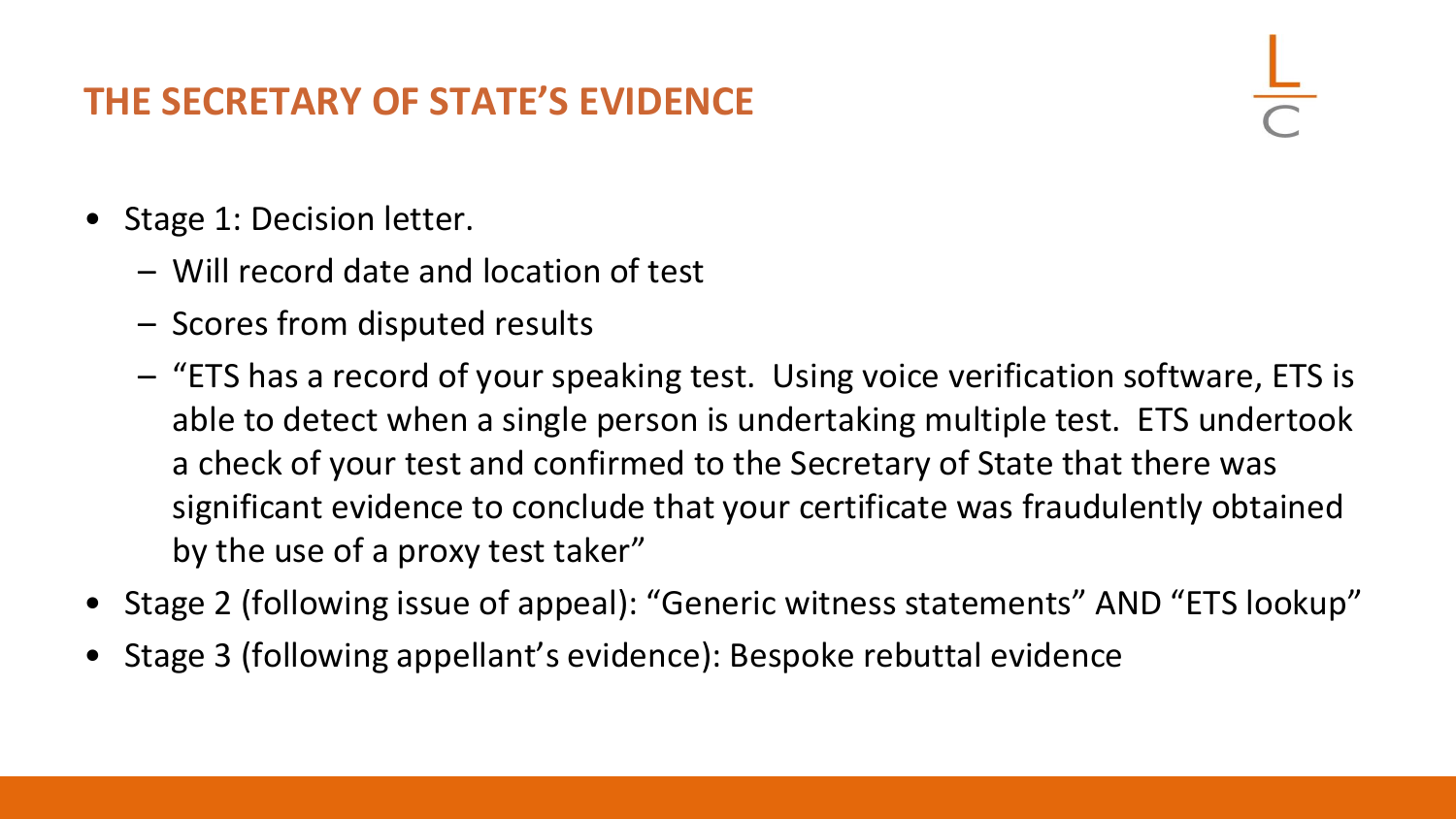## **THE SECRETARY OF STATE'S EVIDENCE – "Generic evidence"**

- Witness statement of Rebecca Collings
	- Background to English language testing and engagement of ETS
	- BBC Panorama and subsequent investigation
	- Home Office decision making
- Witness statement of Peter Millington
	- ETS marking process
	- How ETS identifies fraudulent applications and proxy test takers
- Expert witness statement of Prof. French (forensic speech analyst)
	- Likelihood of false positives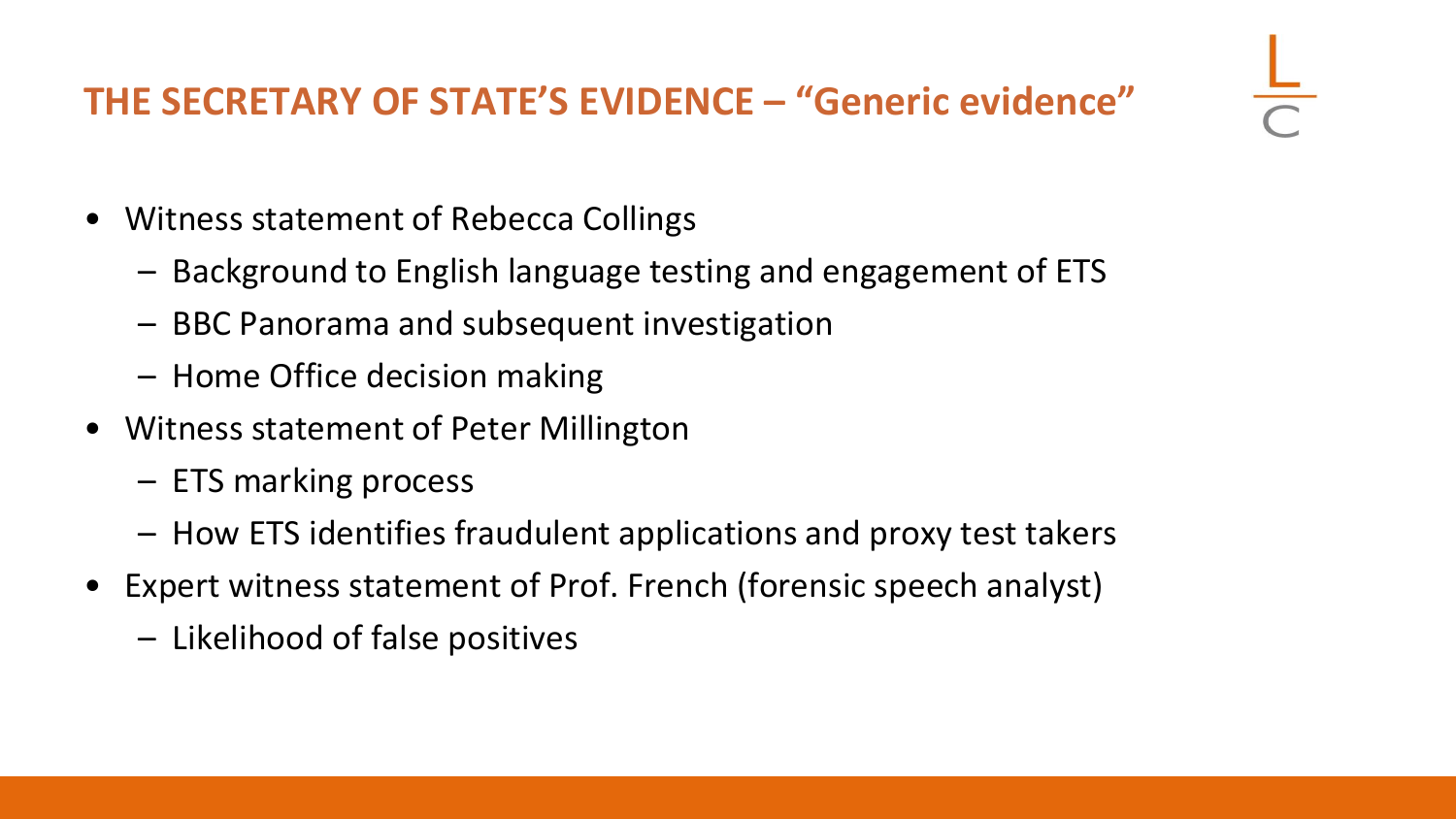#### **THE SECRETARY OF STATE'S EVIDENCE – Identifying fraud**

- Audio files sent to US for marking.
- Voice recognition software deployed same voice on different tests
- Flagged results subject to human verification
- Possible fraud marked as:
	- "Questionable" i.e where irregularity (usually because test taken at centre where significant fraud
	- "Invalid" where ETS confirm that the voice matches more than one candidate

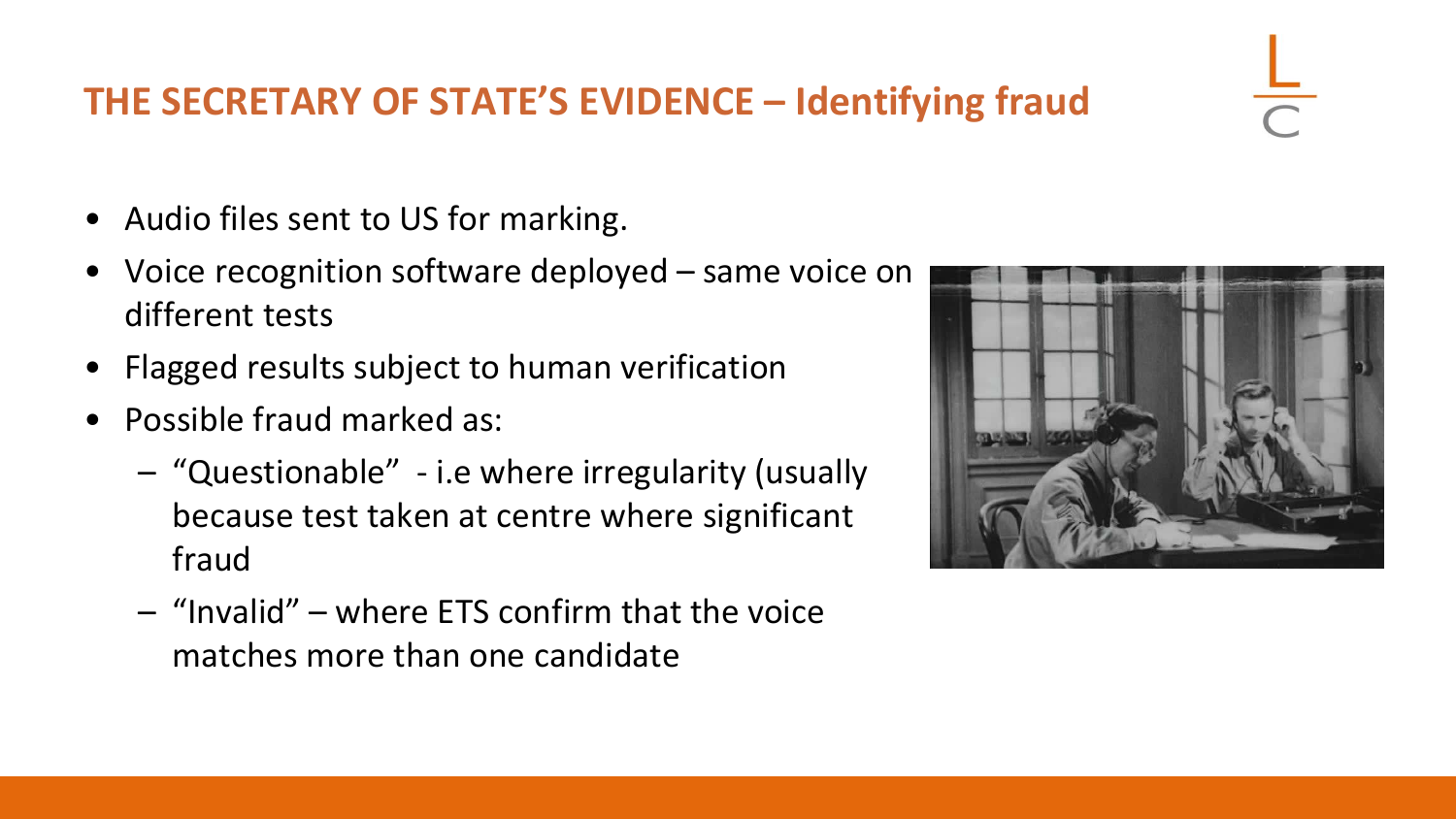### **THE SECRETARY OF STATE'S EVIDENCE – "Lookup tool"**

| <b>ETS SELT SOURCE DATA</b> |  |  |
|-----------------------------|--|--|
|                             |  |  |

 $\overline{\bigcap}$ 

| Record |         | Inv / Quest Certificate No |                   |                    |     |                      |        |
|--------|---------|----------------------------|-------------------|--------------------|-----|----------------------|--------|
|        |         |                            | <b>Given Name</b> | <b>Family Name</b> | DoB | Nationality          | UK/Int |
|        | Invalid |                            |                   |                    |     | 101/01/19 Bangladesh | UK     |
|        |         |                            |                   |                    |     |                      |        |

| <b>Test Centre</b>     | <b>Test Date</b> | <b>Speaking Score</b> | <b>Writing Score</b> | <b>ETS Batch</b>      |
|------------------------|------------------|-----------------------|----------------------|-----------------------|
|                        |                  |                       |                      | Original Inv List 14- |
| <b>Colwell College</b> | 16/10/20         | 200                   | 190                  | $04 - 14$             |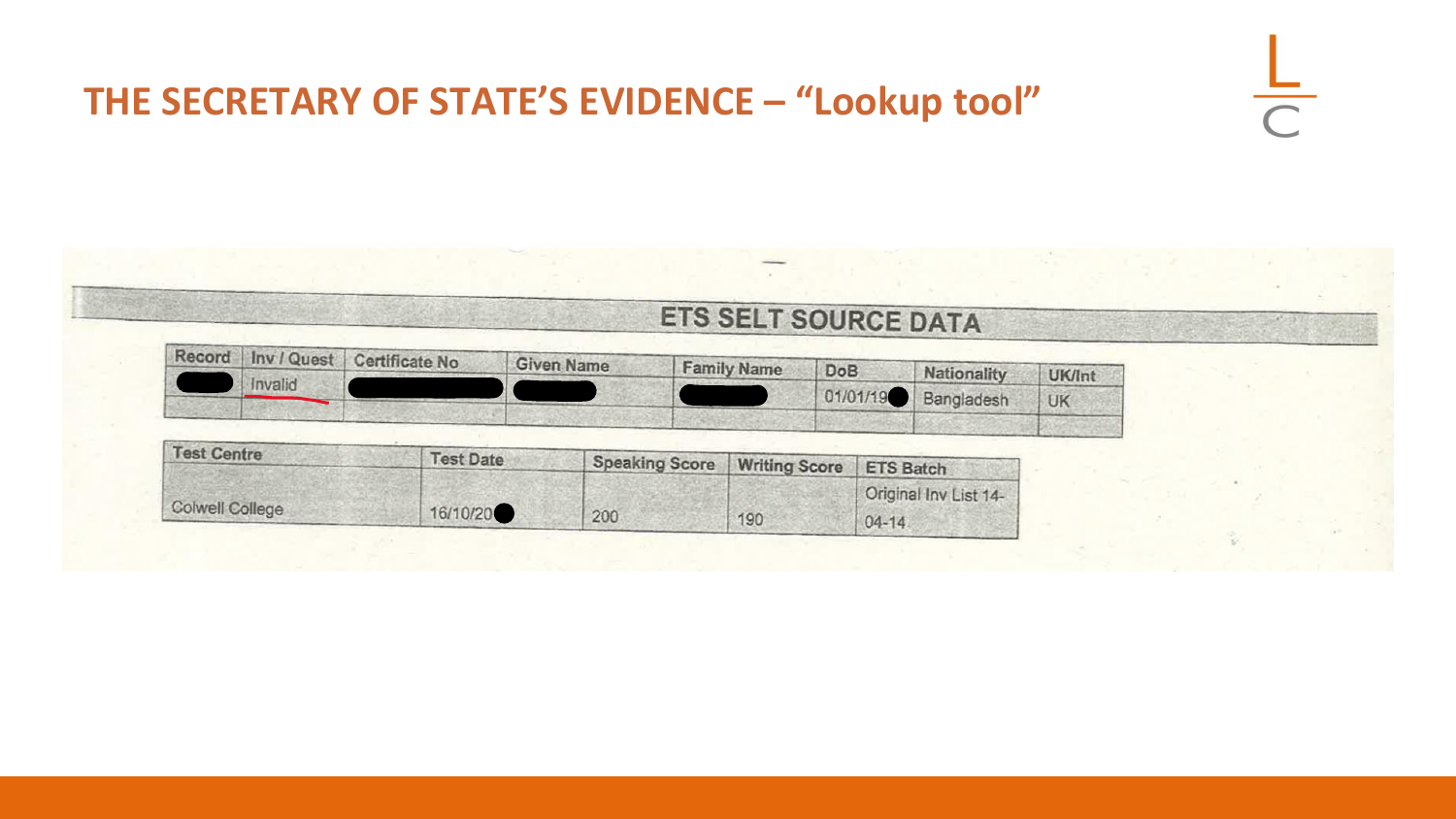#### **CASE LAW – Key principles**

Standard of Proof

Balance of probabilities with anxious scrutiny. "Evidence of sufficient cogency" *SM & Qadir v SSHD* [2016] UKUT 229 (IAC) at §58

#### Burden of Proof

- " A veritable burden of proof boomerang!" *Qadir* §57
- SSHD must satisfy "evidential burden": *prima facie* case
- A must then raise innocent explanation which satisfies "minimum level of plausibility"
- SSHD must then satisfy Tribunal/Court to BoP that this explanation should be rejected.

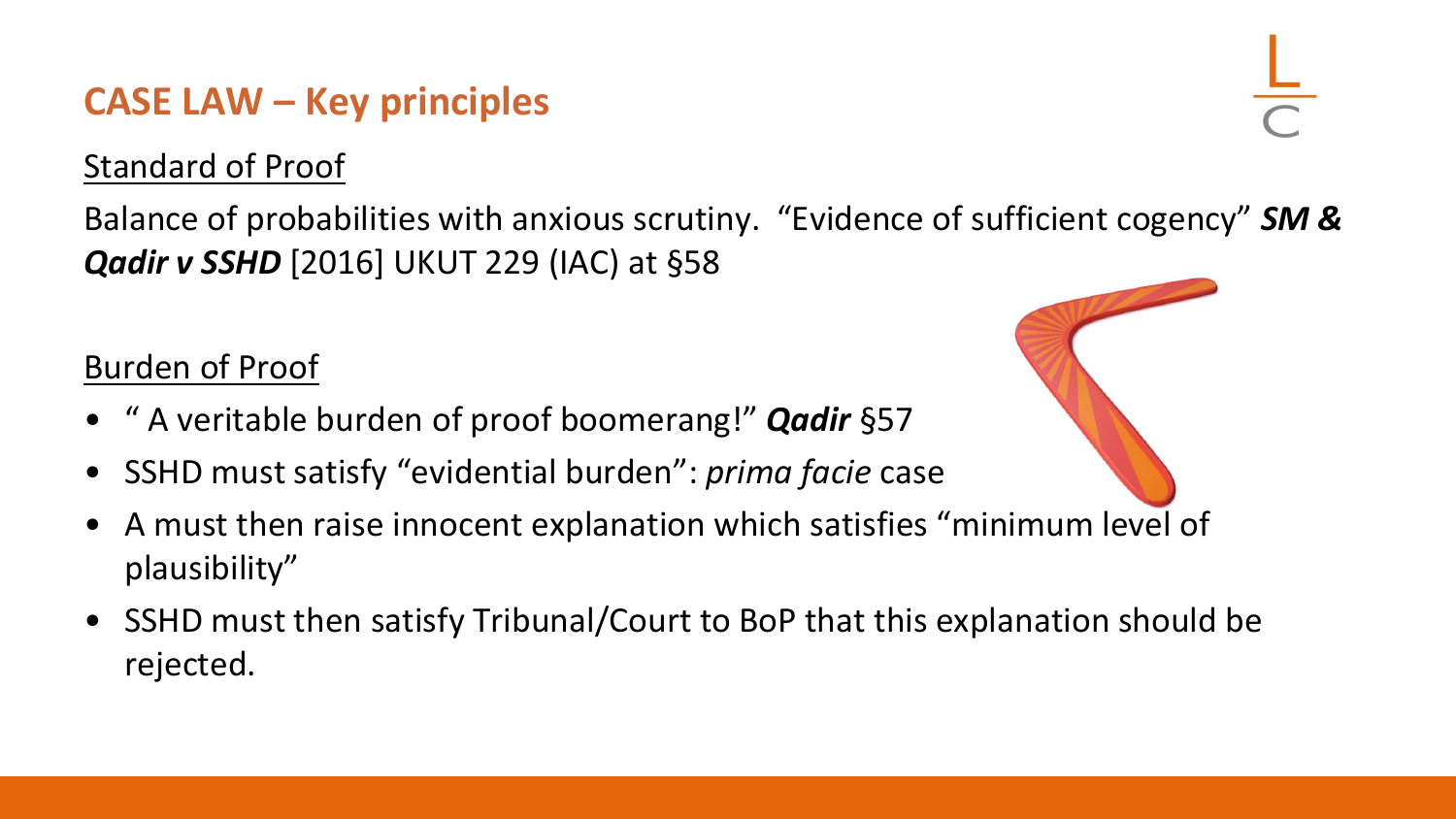#### **CASE LAW – "The evidential burden"**

- The "generic evidence" will (just!) satisfy the "evidential burden": *Qadir* [2016] EWCA Civ 1167
- BUT probably not where SSHD fails to include the lookup tool naming the Appellant and describing the results as "invalid": *SSHD v Shehzad* [2016] EWCA Civ 615 and *R (Iqbal) v SSHD* [2017] EWHC 79

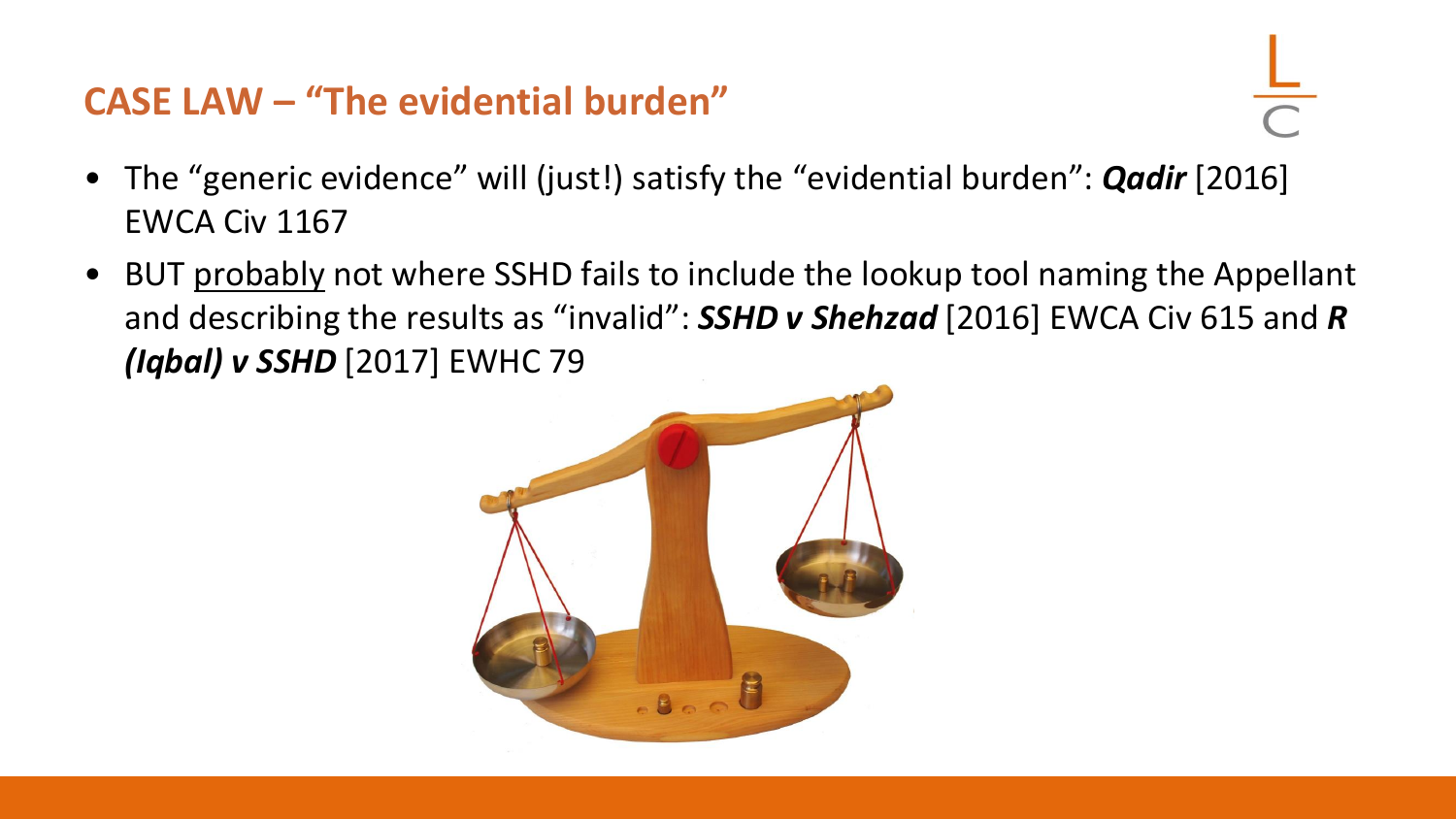- Is it the Appellant's voice? Voice recordings can be requested by Appellants from Jones Day – solicitors representing ETS
- "Chain of custody" issues (i.e. "it's not my voice because it wasn't my test"): *MA (ETS TOEIC Testing)* [2016] UKUT 450, §§15 & 47; *R (Saha) v SSHD* [2-17] UKUT 17 (IAC), §40
	- No password protection on test computers
	- No audit logs showing storage, handling and transmission of test data
	- No metadata attached to voice files (showing time and location of recording)
	- Problems where test centre staff manually entered candidate details
	- Not clear how candidate name linked to ETS unique ID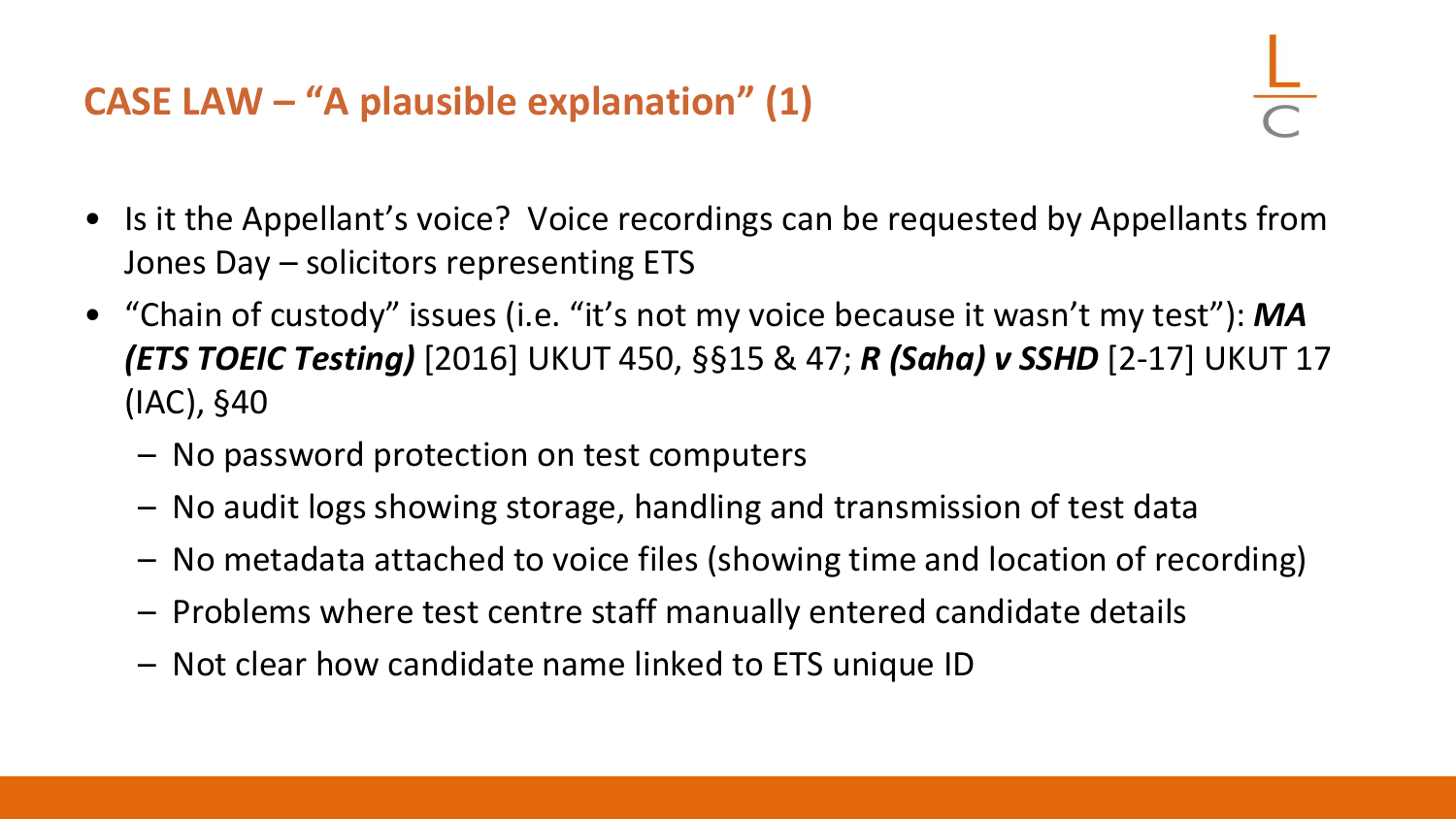### **CASE LAW – "A plausible explanation" (2)**

- Evidence of existing competence in English language is persuasive, but not decisive:
	- *MA* §57 *"there is a range of reasons why persons proficient in English may*  engage in TOEIC fraud. These include, inexhaustively, lack of confidence, fear of *failure, lack of time and commitment and contempt for the immigration system"*
	- *R (Gaogalawe) v SSHD* [2017] EWHC 1709 (Admin): Weak evidence of proficiency sufficient to rebut SSHD's evidential burden, but not to defeat SSHD's overall case
- Recollection of the details of the test:
	- When, where, journey, seating, test format/questions, how you paid for the test
	- Detail (cf *Gaogalawe*); Consistency (cf *MA*)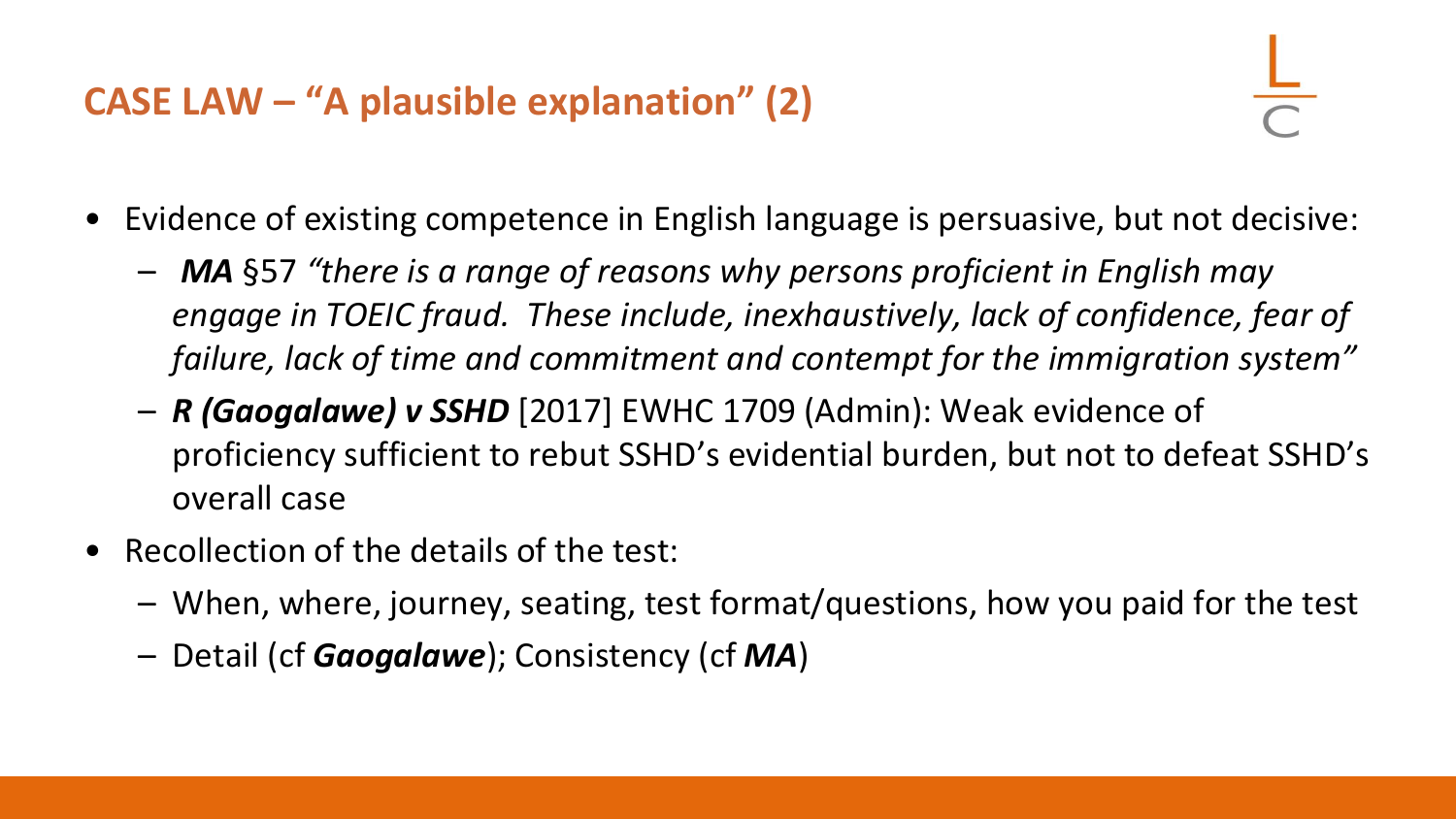#### **CASE LAW – Rebuttal evidence**

- Not always rebuttal, but commonly so.
- Can include statistical evidence: *R (Abbas) v SSHD* [2017]
- Evidence in relation to particular test centres
- Specific rebuttal evidence: e.g. seating plans: *MA*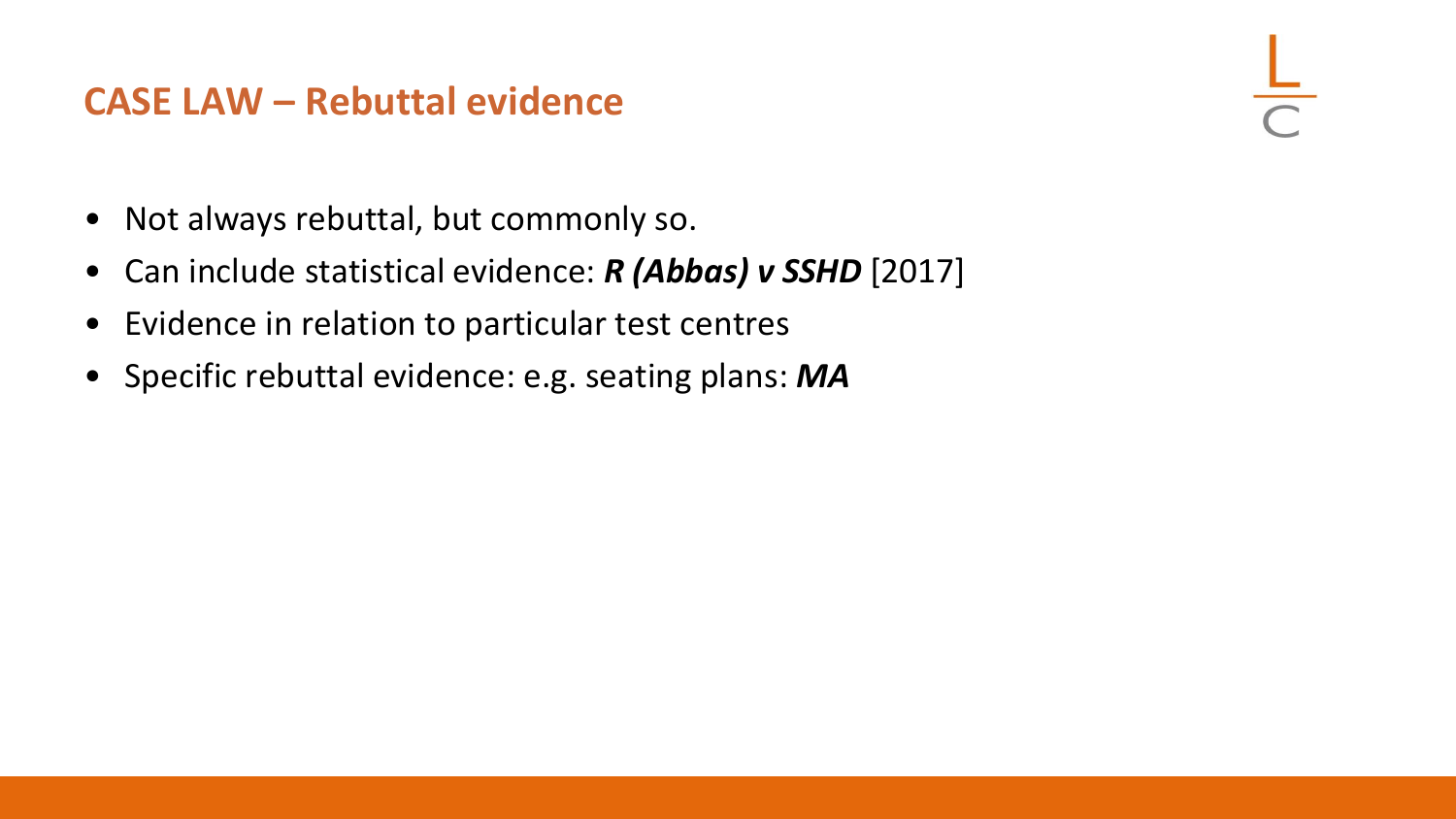#### **CASE LAW – Out of country appeals**

- *R (Ahsan) v SSHD* [2017] EWCA Civ 2009:
	- C found to have cheated on TOEIC test and s.10 notice removal notice served.
	- Only out of country right of appeal
	- C seeks to JR removal. Question is whether the OOC constituted an fair and effective procedure to challenge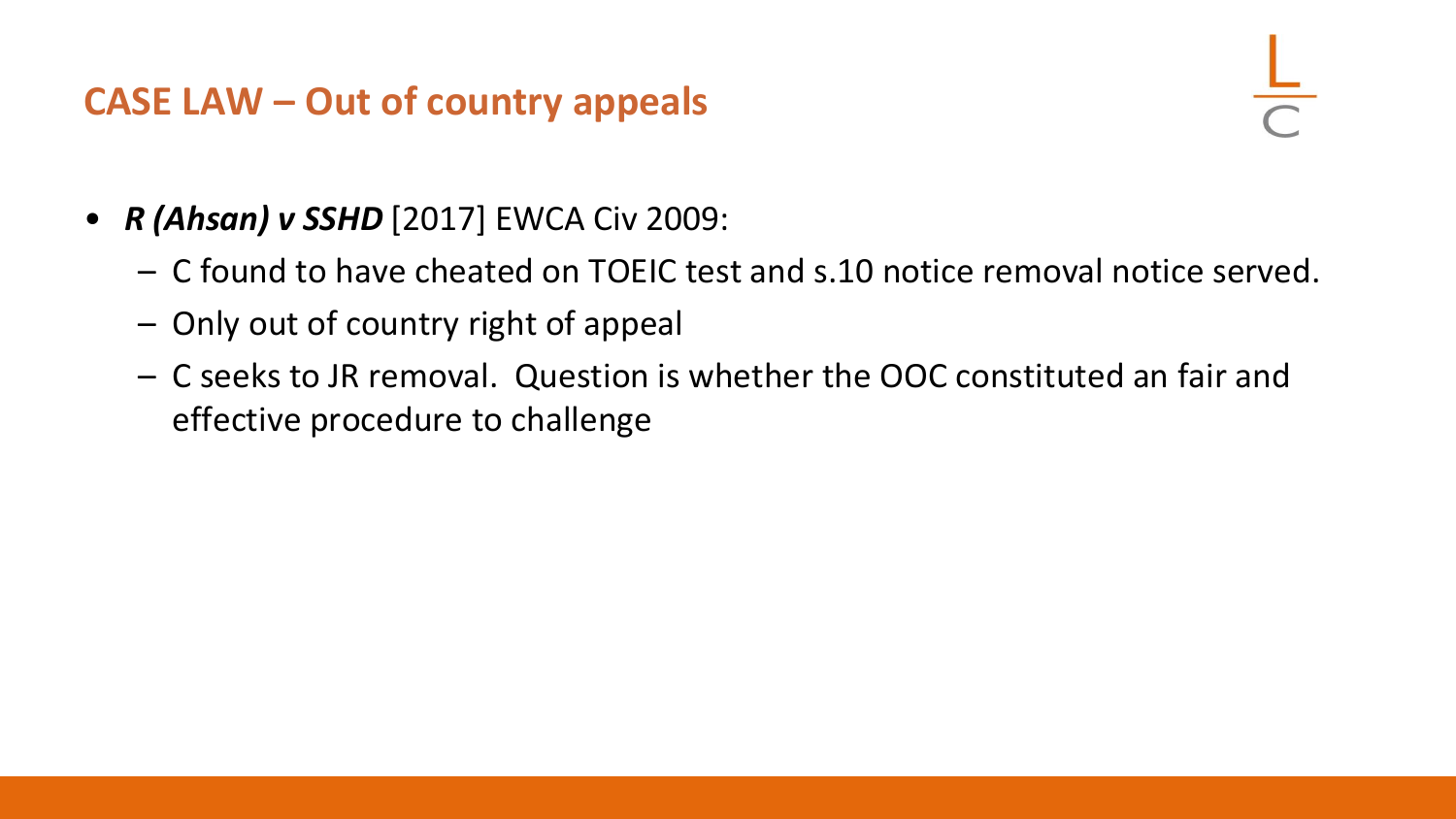#### **CASE LAW – Out of country appeals (2)**

*(1) In deciding by what route a decision to remove someone on the basis that they cheated in a TOEIC test can be challenged, the starting-point is to establish whether the decision was made under the 2014 Act regime or its successor. (If it was made prior to 20 October 2014 it will fall under the old*  regime, and if it was made after 5 April 2015 it will fall under the new regime; in between those dates the position depends on the effect of the *applicable commencement and transitional provisions.)*

*(2) If the decision falls under the old regime it will have been taken under [s.10](https://login.westlaw.co.uk/maf/wluk/app/document?src=doc&linktype=ref&context=107&crumb-action=replace&docguid=I0D643EF0E44911DA8D70A0E70A78ED65) of the 1999 Act in its unamended form. The person affected by the decision will generally have a right only to an out-of-country appeal, under [s.82](https://login.westlaw.co.uk/maf/wluk/app/document?src=doc&linktype=ref&context=107&crumb-action=replace&docguid=I0DD74C10E44911DA8D70A0E70A78ED65) of the 2002 Act, read wit[hs.92\(1\)](https://login.westlaw.co.uk/maf/wluk/app/document?src=doc&linktype=ref&context=107&crumb-action=replace&docguid=I0DC4AE70E44911DA8D70A0E70A78ED65) : they will not, except by unusual chance, have a right to an in-country appeal under the "human rights claim" provision of [s.92\(4\)](https://login.westlaw.co.uk/maf/wluk/app/document?src=doc&linktype=ref&context=107&crumb-action=replace&docguid=I0DC4AE70E44911DA8D70A0E70A78ED65) , because they will not typically have made such a claim prior to the removal decision: see [15].*

*(3) What the Court holds in part (A)—see in particular at [72]–[98]—is that an out-of-country appeal is not an effective remedy where: (a) it would be necessary for the appellant to give oral evidence on such an appeal; and (b) facilities for him or her to do so by video-link from the country to which they will be removed are not realistically available. It accordingly holds, subject to (4) below, that persons against whom such a decision is made will be entitled to challenge the decision by way of judicial review; that is so whether or not their art.8 rights are engaged. In reaching that conclusion the Court follows the approach of the Supreme Court in [Kiarie and Byndloss](https://login.westlaw.co.uk/maf/wluk/app/document?src=doc&linktype=ref&context=107&crumb-action=replace&docguid=I44F5A53050ED11E79904D721ABFC6D4B) to what are substantially similar circumstances and distinguishes its previous decisions inMehmood and [Ali](https://login.westlaw.co.uk/maf/wluk/app/document?src=doc&linktype=ref&context=107&crumb-action=replace&docguid=IB5A2BF002A4511E598DD83A2B0BD5249) and [Sood](https://login.westlaw.co.uk/maf/wluk/app/document?src=doc&linktype=ref&context=107&crumb-action=replace&docguid=I11F36870353D11E5A29992CCA4273973) . The Court finds that both conditions were satisfied in the present cases and observes that condition (a) is likely to be satisfied in TOEIC cases generally (see [91]) and that in typical cases condition (b) is likely to be satisfied also (see [90]).*

*(4) Notwithstanding (3), the court at [99]–[27] accepts that in principle permission to proceed by way of judicial review could be refused if the person in question could achieve an equivalent remedy by an in-country human rights appeal under the 2014 Act regime, subject to the Home Secretary's power to certify the claim as wholly unfounded. But such a remedy would only be equivalent if the three conditions identified at [116] above are satisfied, which they were not in these cases. \** 

*(5) Part (B) of the judgment concerns a challenge to the certification of a human rights claim in a particular case to which the 2014 Act regime applies. The Court finds that the certificate is liable to be quashed. The decision does not directly depend on the issue of whether the appellant cheated in his TOEIC test, but the Court makes some observations about the appropriateness of certification where that is the determinative issue: see [156].*

*(6) The judgment also discusses the authorities on the extent to which the art.8 rights of students may be engaged by their removal prior to completion of their studies (see at [84]–[88]) and the obligations of the Secretary of State to facilitate return in cases where a person who has been removed is successful in an out-of-country appeal (see [133]).*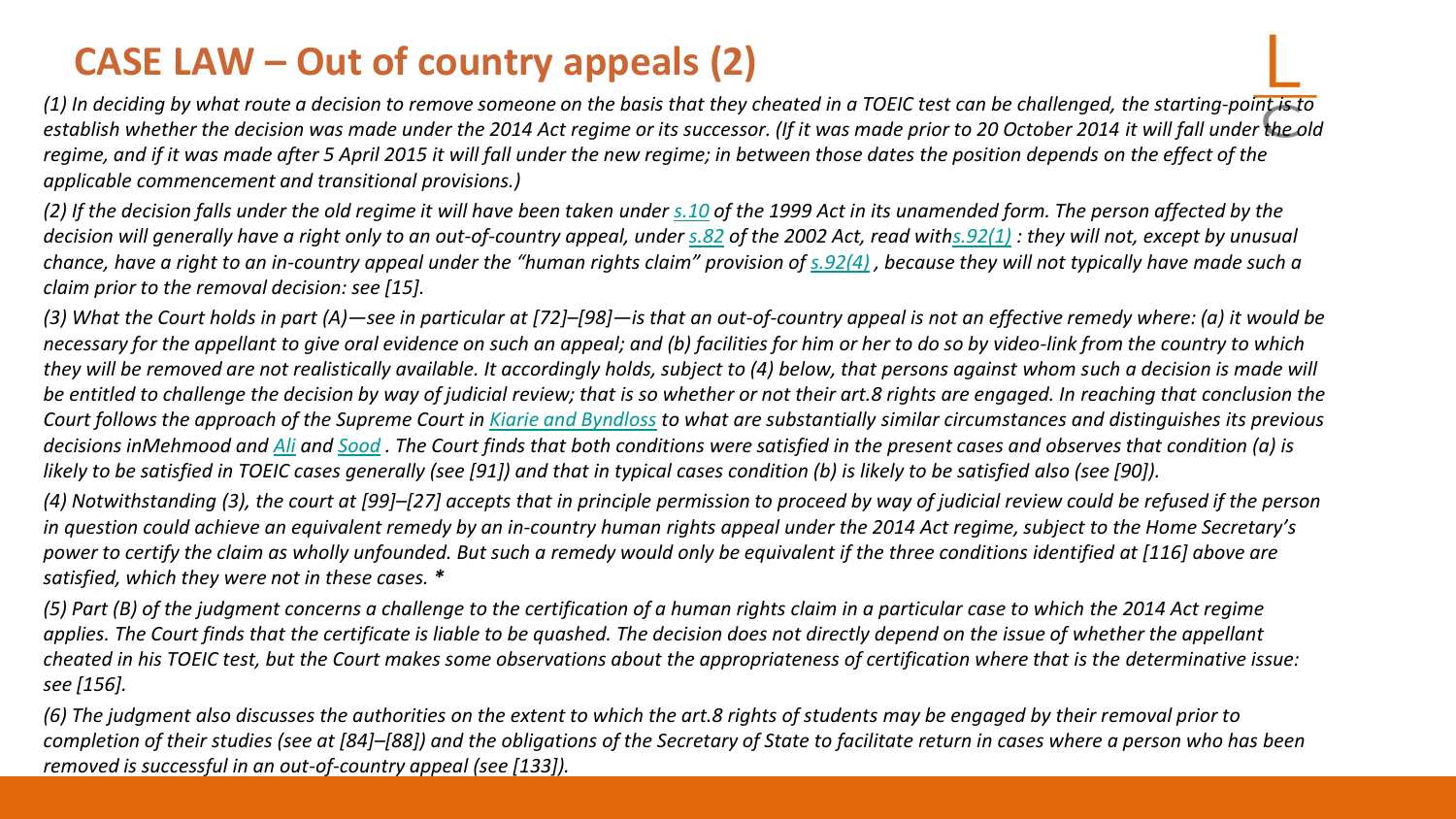#### **CASE LAW – Out of country appeals (3)**

• *Khan v SSHD* [2018] EWCA Civ 1684. CA approves compromise position for all decisions made after 5 April 2015

*(i) the Appellant would submit full particulars of why it would be incompatible with Article 8 for him to be required to leave the UK, within 28 days;*

*(ii) the Respondent would either rescind her decision of 20 July 2016, refuse the human rights claim or certify it within a further 28 days;*

*(iii) both parties are of the understanding that, in any human rights appeal, the FTT would be able to determine whether or not the Appellant committed a TOEIC fraud;*

*(iv) if the Appellant succeeds on his appeal, on the basis that he did not commit such a fraud, then in the absence of some new factor justifying a different course, the Secretary of State would rescind her decision of 20 July 2016 and afford the Appellant a reasonable opportunity of securing further leave to remain.*